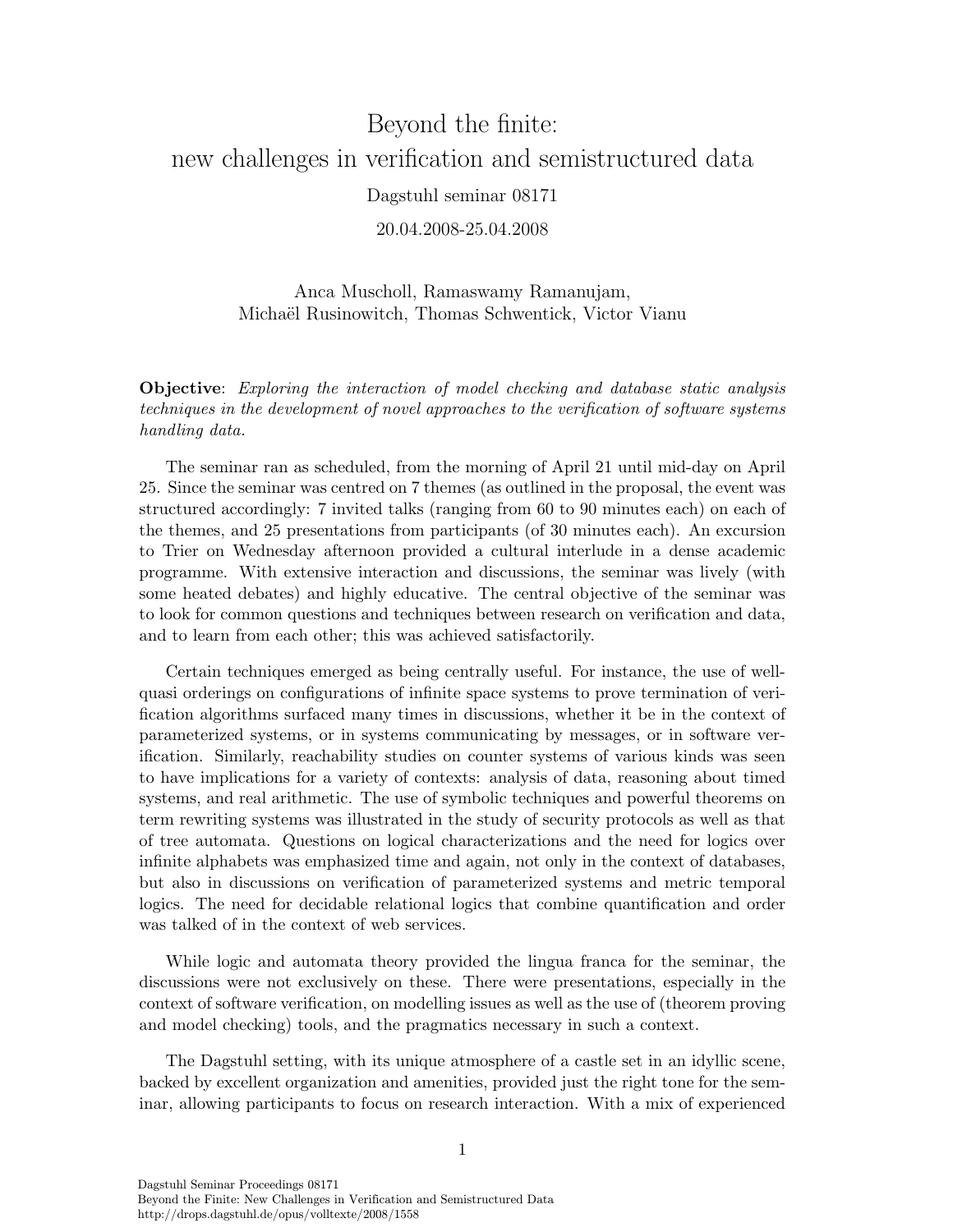and young researchers taking active part, we can confidently expect that the seminar will lead to new collaborations and applications of infinite-state systems benefiting both the verification and database areas.

## List of participants

- 1. Abiteboul, Serge; INRIA SaclaY, France.
- 2. Aziz Abdulla, Parosh; Uppsala University, Sweden.
- 3. Bjrklund, Henrik; TU Dortmund, Germany.
- 4. Boigelot, Bernard; University of Liége, Belgium.
- 5. Bojanczyk, Mikolaj; University of Warsaw, Poland.
- 6. Bouajjani, Ahmed; LIAFA Universit Paris VII, France.
- 7. Bouyer, Patricia; ENS Cachan / CNRS LSV, France.
- 8. Chakraborty, Supratik; IIT Bombay, India.
- 9. Cuéllar, Jorge R.; Siemens AG München, Germany.
- 10. D'Souza, Deepak, IISc, Bangalore, India.
- 11. David, Claire; LIAFA Université Paris VII, France.
- 12. Delaune, Stéphanie; ENS Cachan, France.
- 13. Demri, Stéphane; ENS Cachan, France.
- 14. Deutsch, Alin; University of California San Diego, USA.
- 15. Esparza, Javier; TU München, Germany.
- 16. Fontaine, Gaelle; University of Amsterdam, Netherlands.
- 17. Gelade, Wouter; Hasselt University Diepenbeek, Belgium.
- 18. Genest, Blaise; IRISA / CNRS Rennes, France.
- 19. Jacquemard, Florent; ENS Cachan, France.
- 20. Kaminski, Michael; Technion Haifa, Israel.
- 21. Khoussainov, Bakhadyr; University of Auckland, New Zealand.
- 22. Klaedtke, Felix; ETH Zürich, Switzerland.
- 23. Krcal, Pavel; Uppsala University, Sweden.
- 24. Lazic, Ranko; University of Warwick, U.K.
- 25. Löding, Christof; RWTH Aachen, Germany.
- 26. Martens, Wim; TU Dortmund, Germany.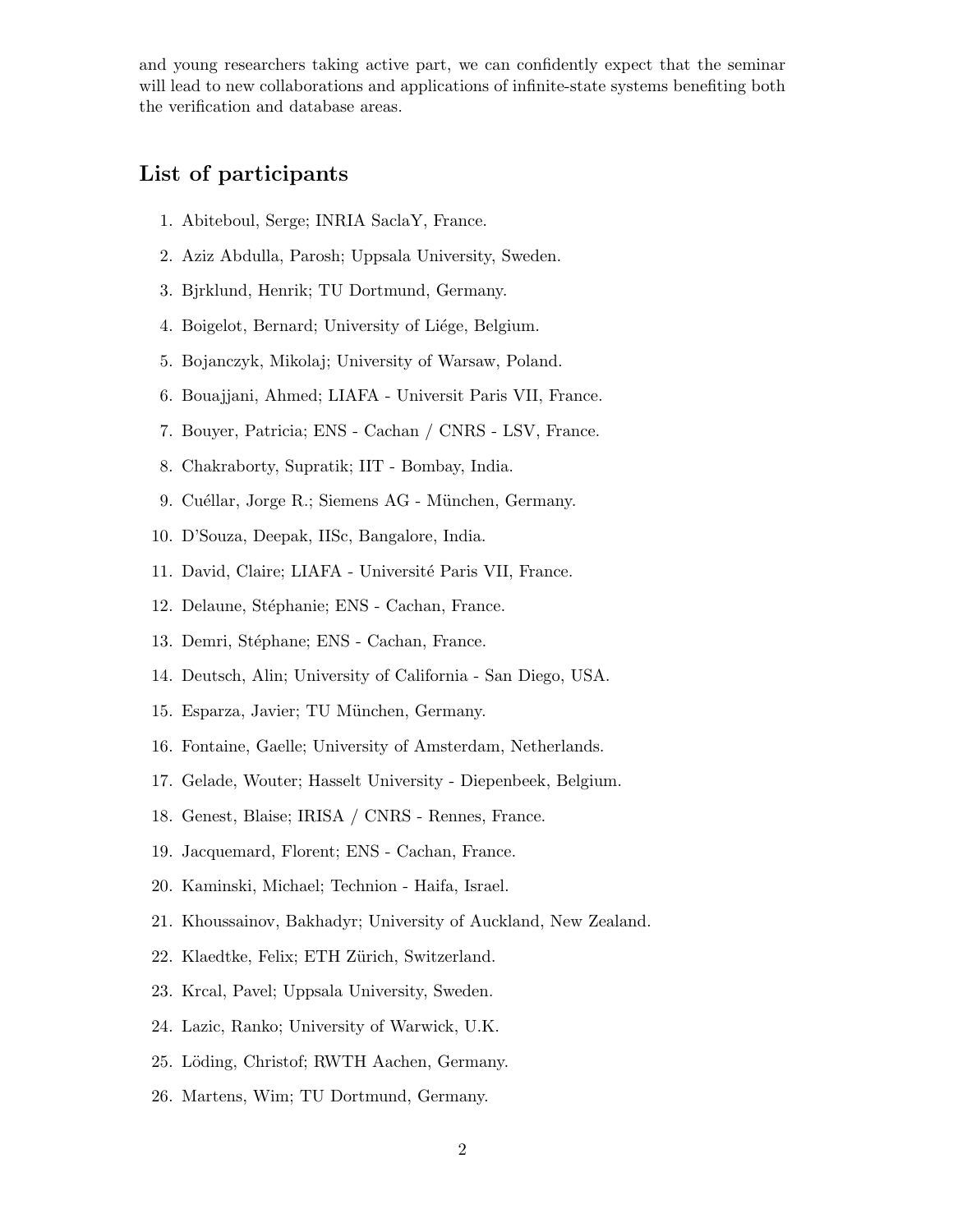- 27. Marx, Maarten; University of Amsterdam, Netherlands.
- 28. Miné, Antoine; ENS Paris, France.
- 29. Mukund, Madhavan; Chennai Math. Institute, India.
- 30. Muscholl, Anca; LaBRI Bordeaux, France.
- 31. Müller-Olm, Markus; Universität Münster, Germany.
- 32. Otto, Martin; TU Darmstadt, Germany.
- 33. Qadeer, Shaz; Microsoft Corp. Redmond, USA.
- 34. Ramanujam, Ramaswamy; IMSc Chennai, India.
- 35. Rusinowitch, Michaël; INRIA Lorraine Nancy, France.
- 36. Schnoebelen, Philippe; ENS Cachan, France.
- 37. Schweikardt, Nicole; Universität Frankfurt, Germany.
- 38. Schwentick, Thomas; TU Dortmund, Germany.
- 39. Segoufin, Luc; ENS Cachan, France.
- 40. Seidl, Helmut; TU München, Germany.
- 41. Serre, Olivier; LIAFA Univ Paris Diderot and CNRS, France.
- 42. Simon, Axel; ENS Paris, France.
- 43. Suresh, S.P.; CMI Chennai, India.
- 44. Thomas, Wolfgang; RWTH Aachen, Germany.
- 45. Van den Bussche, Jan; Hasselt University Diepenbeek, Belgium.
- 46. Verma, Kumar Neeraj; TU München, Germany.
- 47. Vianu, Victor; UC at San Diego La Jolla, USA.
- 48. Walukiewicz, Igor; LaBRI Bordeaux, France.
- 49. Weber, Volker; TU Dortmund, Germany.
- 50. Zeitoun, Marc; LaBRI Bordeaux, France.